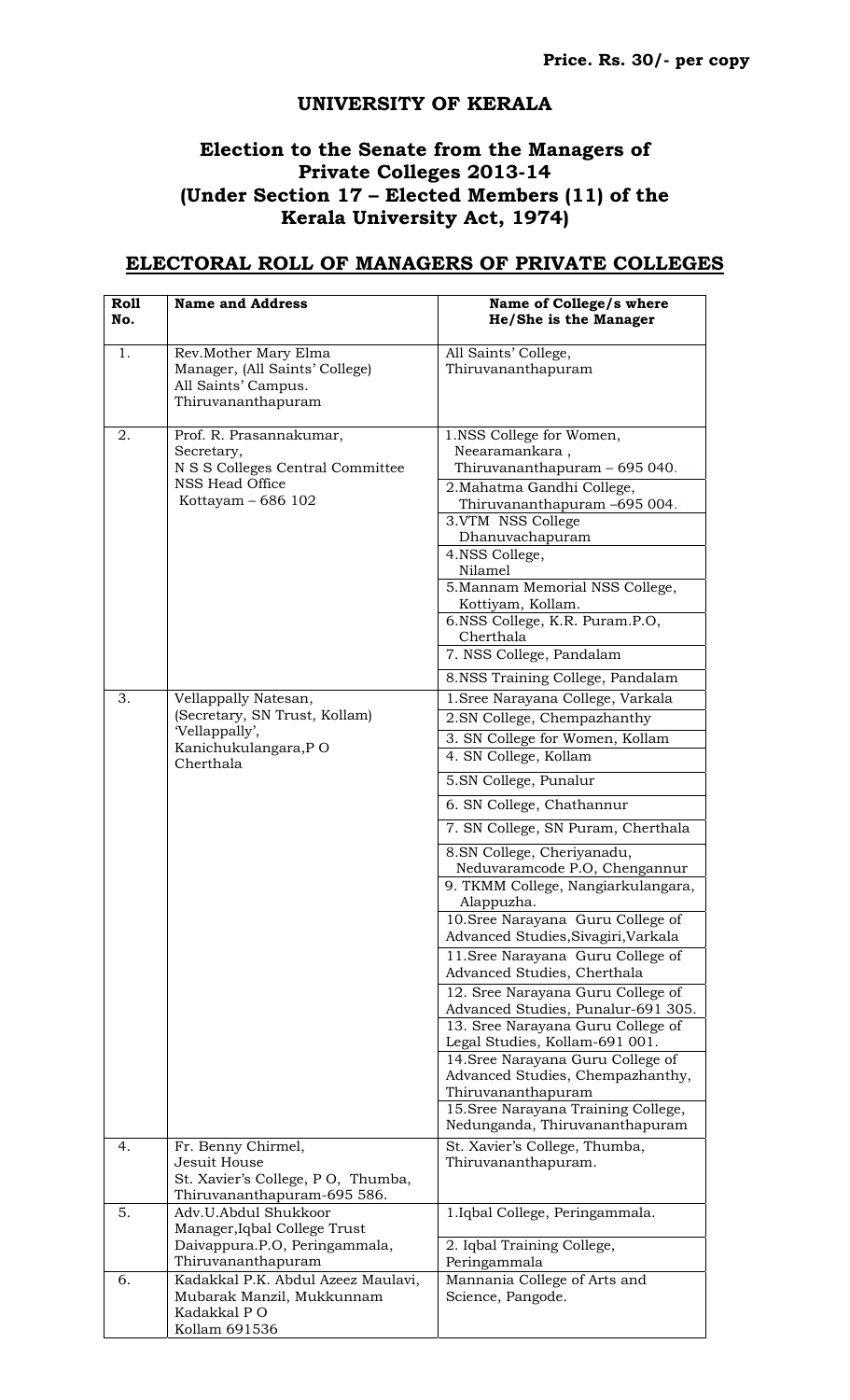| 7.                | Fr. Fr. Joye James S.J,<br>Loyola College of Social Sciences,<br>Sreekariyam,<br>Thiruvananthapuram - 695 017                                        | Loyola College of Social Sciences,<br>Sreekariyam,<br>Thiruvananthapuram - 695 017                        |
|-------------------|------------------------------------------------------------------------------------------------------------------------------------------------------|-----------------------------------------------------------------------------------------------------------|
| 8.                | Rev. Fr. Anil Jose,<br>Manager,<br>Fathima Mata National College,<br>Kollam 691001                                                                   | Fathima Mata National College,<br>Kollam                                                                  |
| 9.                | Shahul H Musaliar<br>Belaire, No. 24, Musaliar Nagar,<br>Kilikolloor P.O, Kollam. 691 004                                                            | TKM College of Engineering,<br>Kollam                                                                     |
| 10.               | T. K. Jalaluddin Musliar<br>T.K.M College Trust,<br>Kollam - 691 004                                                                                 | TKM College of Arts and Science,<br>Kollam                                                                |
| $\overline{11}$ . | H.G Mathews Mar Theodosius<br>(Manager,<br>SG. College, Kottarakkara)                                                                                | SG. College,<br>Kottarakkara                                                                              |
| 12.               | Rev.Fr. D. George Kutty<br>Bethlahem Ashram<br>Chengamandu, PO, Kottarakkara                                                                         | Baselios Marthoma Mathews II<br>Training College, Pulamon. P. O,<br>Kottarakkara                          |
| $\overline{1}3.$  | His Beatitude Moron Mor Baselios<br>Cleemis Catholicos,<br>Arch Diocese of Trivandrum,<br>Major Aech Bishop's House<br>Pattom, Thiruvananthapuram.   | 1. Mar Ivanios College,<br>Thiruvananthapuram<br>2. Mar Teophilus Training College,<br>Thiruvananthapuram |
| $\overline{14}$ . | Rt. Rev. Thomas K.Oommen,<br>C S I Bishop's House,<br>Cathedral Road, Kottayam<br>686001                                                             | 1. Bishop Moor College, Mavelikkara<br>2. Peet Memorial Training College,<br>Mavelikara-691 101.          |
| 15.               | Dr. Zacharias Mar Theophilus<br>Suffragan Metropolitan<br>Olivet Aramana, Thittamel,<br>Chengannur, 689122                                           | Christian College, Chengannur                                                                             |
| 16.               | P.A Hilal Babu,<br>Puthenpurayil House,<br>Kayamkulam, 690502                                                                                        | MSM College, Kayamkulam                                                                                   |
| 17.               | J. Krishnan,<br>Manager<br>SD. College,<br>Alappuzha., 688001                                                                                        | SD. College, Alappuzha                                                                                    |
| 18.               | Sr. Philomena Puthenpura,<br>(Manager, St. Joseph's College for<br>Women)<br>St. Joseph's Convent,<br>Alappuzha., 688001                             | St. Joseph's College for Women,<br>Alappuzha.                                                             |
| 19.               | H.G. Zacharia Mar Anthonios<br>Bishop's House, Cross Junction,<br>Kollam 1                                                                           | Baselios Mathews II College of<br>Engineering, Muthupilakadu,<br>Sasthamcotta,<br>Kollam.                 |
| 20.               | Rt. Rev. Dr. Stanley Roman,<br>(Manager,<br>Karmela Rani Training College,)<br>Fatima Road, Near St. Aloysius H S<br>S, Cutcherry PO, Kollam. 691013 | Karmela Rani Training College,<br>Kollam                                                                  |

Emmanuel College.

Thiruvananthapuram

National College, Ambalathara,

Vazhichal

21. Msgr. G. Christudas,

22. Samir Bin Kamal,

Aralumoodu P O, Neyyattinkara 695121

Manarul Huda Trust, Manacadu P .O,

Bishop's House, Neyyattinkara,

Thiruvananthapuram , 695009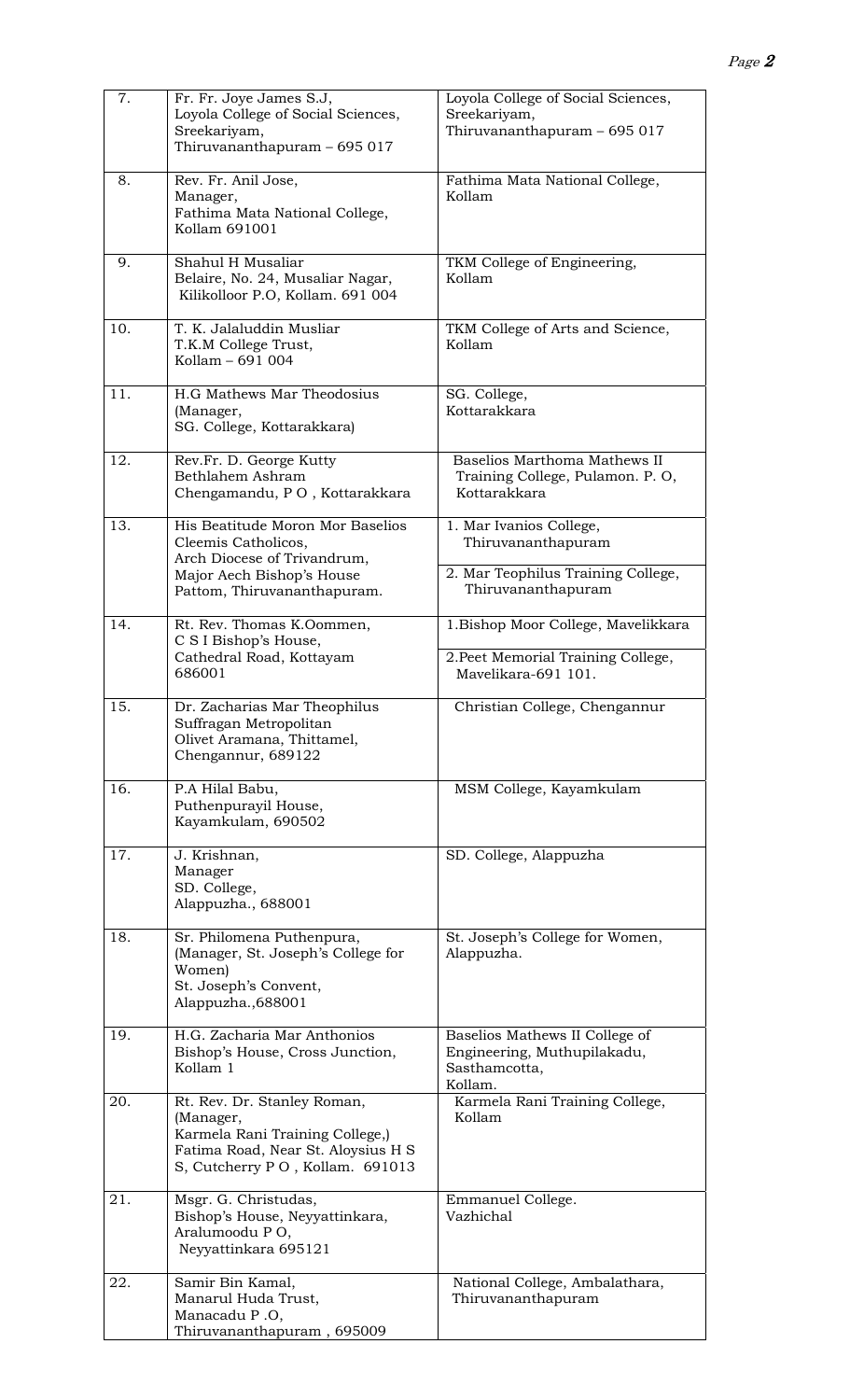| 23. | Dr. M. K Kamaluddeen Haji<br>Manarul Huda Trust<br>Manacadu P O, Thiruvananthapuram<br>695009                                                      | National Training College for<br>women, Pazhakutty,<br>Nedumangad                                                      |
|-----|----------------------------------------------------------------------------------------------------------------------------------------------------|------------------------------------------------------------------------------------------------------------------------|
| 24. | P.M Basheer,<br>(Manager, CHMM College)<br>Naseeb, Nadayara,<br>Varkala-695 141.                                                                   | 1 CHMM College. for Advanced<br>Studies, Chavarcode,<br>Palayamkunnu,<br>Thiruvananthapuram                            |
|     |                                                                                                                                                    | 2. METCA Institute of Teacher<br>Education, Chavarcode,<br>Palayamkunnu P.O.,<br>Thiruvananthapuram.                   |
| 25. | Fr. Joshy Puthuva<br>CMC II, Naipunnya Road,<br>Cherthala -688 524.                                                                                | Naipunnya School of Management,<br>Cherthala                                                                           |
| 26. | A. Sainulabdeen,<br>'Sal Sabil',<br>Thottakkadu.P.O, Kallambalam<br>695605 Thiruvananthapuram.                                                     | KTCT College of Teacher Education,<br>Kaduvayil, Thottakkadu.P.O,<br>Thiruvananthapuram.                               |
| 27. | Rev. Fr. Mathew Thayil CMI<br>Manager,<br>Christ Nagar College of Education,<br>Christ Hall Monastery, Kowdiar.P.O,<br>Tvpm-695 003                | Christ Nagar College,<br>Maranalloor, Koovalassery.P.O,<br>Thiruvananthapuram-695 512.                                 |
| 28. | Rev. Fr. Joseph Ayyamkary CMI<br>Manager, Christ Nagar Colege of<br>Education,<br>Thiruvananthapuram - 695027                                      | Christ Nagar College of Education,<br>Chavarapuram, Thiruvallam,<br>Thiruvananthapuram                                 |
| 29. | R. Balakrishna Pillai<br>Keezhoottuveedu,<br>Kottarakkara PO                                                                                       | 1.RV Training College, Valakom.P.O,<br>Kollam<br>2. Mannam Memorial Training                                           |
| 30. | M.P. Sasidharan<br>Manager,<br>Mannam Foundation Centre for<br>Education Technology,<br>IES Gokulam, Olayil, Near High<br>School Junction-691 009. | College, Vilakudy, Kollam<br>Mannam Foundation Centre for<br>Education Technology, Pooruvashy,<br>Edakkad.P.O, Kollam. |
| 31. | K.K. Rajappan,<br>Manager,<br>Sree Narayana Training College,<br>Sreekandeswaram,<br>Poochakkal. P.O, Alappuzha                                    | Sree Narayana Training College,<br>Sreekandeswaram, Poochakkal. P.O,<br>Alappuzha.                                     |
| 32. | <b>B.S</b> Jyothikumar<br>Manager,<br>Chamakala House,<br>Panayancherry,<br>Anchal P O 691306                                                      | College of Teacher Education,<br>Arkannoor, Ayoor.                                                                     |
| 33. | Prof.K. Sasikumar<br>'Padmaragam', Mundakkal PO,<br>Kollam 691001                                                                                  | Sree Buddha College of Engineering,<br>Pattoor.P.O, Alalppuzha                                                         |
| 34. | Dr. A Younus Kunju (Ex - MLA)<br>Chairman, Younus Colege of<br>Engineering &<br>Technology, Vadakkevila P.O<br>Kollam                              | Younus College of Engineering &<br>Technology,<br>Vadakkevila.P.O,<br>Kollam                                           |
| 35. | Noushad.Y<br>Manager, Thalachira.P.O,<br>Kottarakara-691 538.                                                                                      | Younus College of Engineering for<br>Women<br>Thalachira.P.O, Kottarakara-691<br>538.                                  |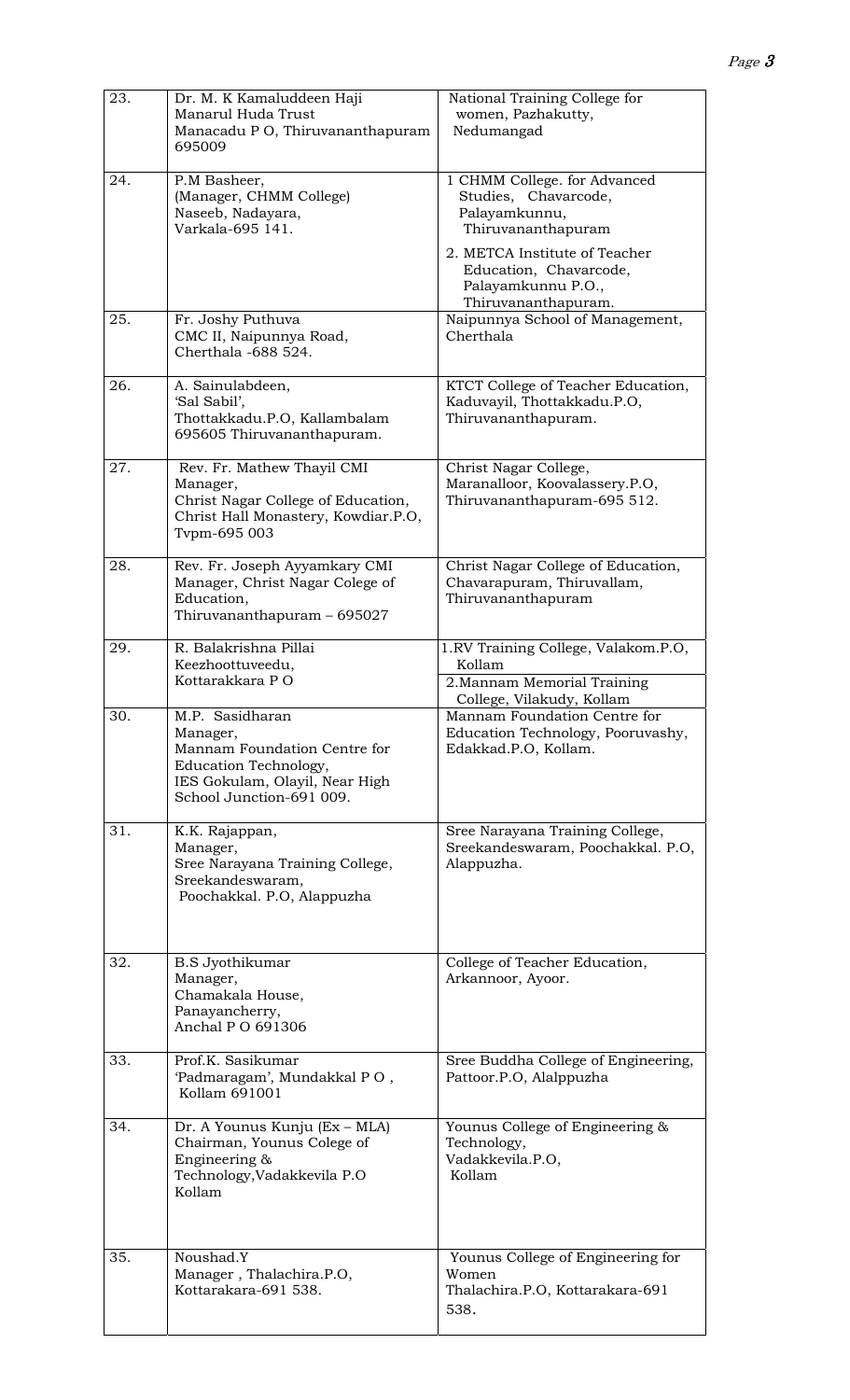| 36. | A. Sainulabdeen<br>Poonthottam, Chanthampara,<br>Thottakkadu.P.O,<br>Thiruvananthapuram                                                               | Travancore Engineering College,<br>Oyoor, Kollam.                                                                                        |
|-----|-------------------------------------------------------------------------------------------------------------------------------------------------------|------------------------------------------------------------------------------------------------------------------------------------------|
| 37. | M.L. Anidharan<br>Secretary, Sree Narayana<br><b>Educational Society</b><br>Vadakkevila PO<br>Kollam, 691010                                          | 1. Sree Narayana Institute of<br>Technology, Vadakkevila,<br>Kollam<br>2. Sree Narayana College of<br>Technology, Vadakkevila,<br>Kollam |
| 38. | Prof. K.M. Varghese,<br>Manager, St.John's B.Ed Training<br>College, Peringala.P.O,<br>Kayamkulam 690559                                              | St.John's B.Ed Training College,<br>Peringala.P.O, Kayamkulam                                                                            |
| 39. | Dr. N. Narayanan Nair<br>Kerala Law Academy Law College,<br>Peroorkada, Thiruvananthapuram                                                            | Kerala Law Academy Law College,<br>Peroorkada, Thiruvananthapuram                                                                        |
| 40. | G. Sukumaran Nair<br>General Secretary, Nair Service<br>Society, N.S.S Head Office, Perunnai,<br>Changanacherry-0686 102.                             | N.S.S. Law College, Kottiyam,<br>Kollam-691 571.                                                                                         |
| 41. | Subash Vasu<br>Manager,<br>Sri Gurudeva Charitable and<br>Educational Trust, Kattachira,<br>Pallickal.P.O, Mavelikara, Alappuzha-<br>695 503.         | Sri Vellappally Natesan College of<br>Engineering,<br>Karrachira, Pallickal.P.O,<br>Mavelikara, Alappuzha-690 503.                       |
| 42. | Fr. Rajesh Martin. M.A<br>Manager, Bishop Jerome Institute,<br>Fathima College Road,<br>Kollam-691 001.                                               | Bishop Jerome Institute School of<br>Engineering & Technology,<br>Fathima College Road,<br>Kollam-691 001.                               |
| 43. | Dr.Arun Surendran<br>Manager, Trinity College of<br>Engineering,<br>Trinity Hills, Poovada,<br>Naruvamoodu-695 528                                    | Trinity College of Engineering,<br>Trinity Hills, Poovada,<br>Naruvamoodu-695 528                                                        |
| 44. | M.Ibrahim Kutty IFS<br>Manager, Musliar College of<br>Engineering, Kadakom.P.O,<br>Chirayinkeezh-695 304<br>Chirayinkeezh-695 304.                    | Musaliar College of Engineering,<br>Kadakom.P.O, Chirayinkeezh-695<br>304<br>Chirayinkeezh-695 304                                       |
| 45. | Abyin Ampadiyil<br>Manager, Pattayil Kunjukunju<br>Memorial Charitable Trust,<br>Ampadiyil Shopping Complex,<br>Revenue Tower Road, Adoor-691<br>523. | Sree Narayana Institute of<br>Technology,<br>Theppuppara.P.O, Adoor,<br>Pin-691 554.                                                     |
| 46. | P.R.Balachandran Nair<br>Manager,<br>Travancore Devaswom Board,<br>Nanthancode,<br>Thiruvananthapuram.                                                | 1. D.B. College,<br>Sasthamcotta.<br>2. Sree Ayyappa College,<br>Eramallikkara,<br>Thiruvanvandoor, Chengannur                           |
| 47. | Rt. Rev. Thomas Mar Timotheos<br>Episcopa<br>Mar Thoma Kendram,<br>Mannanthala PO<br>Thiruvananthapuram                                               | 1. Mar Thoma College Of Science and<br>Technology,<br>Chadayamangalam,<br>Ayur, Kollam                                                   |
|     |                                                                                                                                                       | 2. Mar Thoma Institute of<br>Information Technology,<br>Chadayamangalam PO,<br>Ayur, Kollam                                              |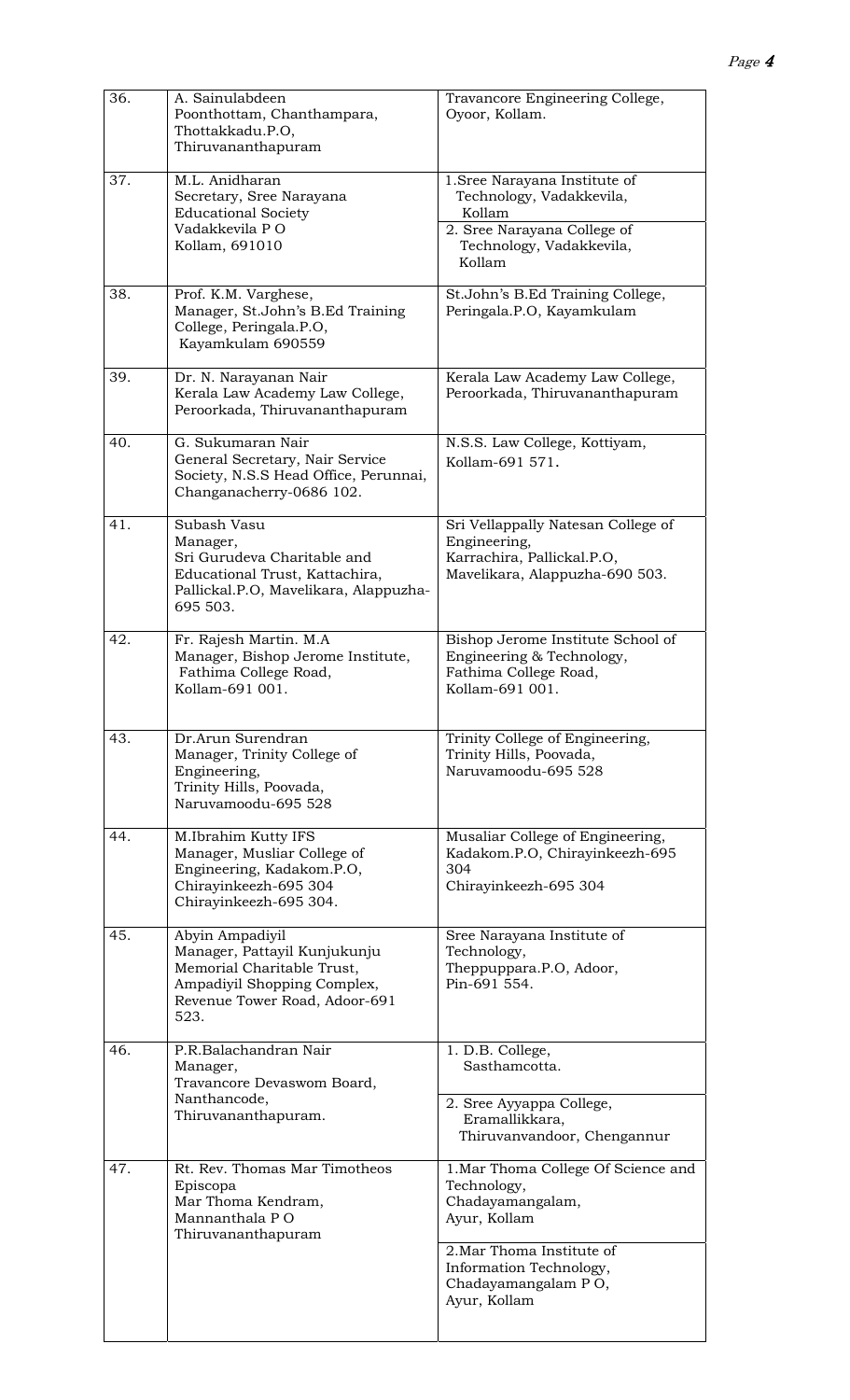| 48. | Dr. R Ajaykumar<br>Secretary, Shree Vidya Samajam,        | Shree Vidyadhiraja College of Arts<br>and Science, Thevarkavu, |
|-----|-----------------------------------------------------------|----------------------------------------------------------------|
|     | Aswathy,                                                  | Karunagapally - 695 0518                                       |
|     | Shree Hindumission Road,<br>Puthenchantha                 |                                                                |
|     | Thiruvananthapuram 001                                    |                                                                |
| 49. | Vendar G Balakrishna Pillai                               | Sri Vidyadhiraja Model College of                              |
|     | SreeKrishnavilasom Bunglow,<br>Vendar P.O, Kottarakkara,  | Teacher Education, Kottarakkara,<br>Kollam                     |
|     | Kollam 691 507                                            |                                                                |
| 50. | I.V.Sinoj                                                 | Valiyam Memorial College of Teacher                            |
|     | Manager,<br>Valiyam Memorial College of Teacher           | Education, Chavara, Kollam-691<br>583.                         |
|     | Education, Chavara, Kollam-691<br>583.                    |                                                                |
| 51. | N. Vijyan Pillai,                                         | MSN Institute of Management and                                |
|     | Managing Trustee,<br>MSN Institute of Management and      | Technology, Mukundapuram P.O.,<br>Chavara, Kollam.             |
|     | Technology, Madappaly,<br>Mukundapuram P.O., Chavara,     |                                                                |
|     | Kollam.                                                   |                                                                |
| 52. | Preethi Nadesan Vellappally,                              | Sobha College of Teacher Education,                            |
|     | Vellappally,<br>Kanichikulangara,                         | S.L. Puram,<br>Cherthala,                                      |
|     | Alappuzha.                                                | Alappuzha.                                                     |
| 53. | Sudhi Jabbar                                              | A. J College of Science & Technology                           |
|     | Managing Trustee, ARMCT<br>Kazhakoottam, 695582           | Thonnakkal PO<br>Thiruvananthapuram                            |
|     |                                                           |                                                                |
| 54. | M. Ramachandran Chettiar<br>Siva Vilasom, Mundackal West  | K V V S Institute of Technology<br>Kaithaparambu, Adoor        |
|     | Kollam -1-                                                | Pathanamthitta                                                 |
| 55. | S Kuttappan Chettiar                                      | K V V S College of Science &                                   |
|     | Kripa, T.C 36/445<br>Vattiyoorkavu PO                     | Technology<br>Kaithaparambu, Adoor                             |
|     | Thiruvananthapuram, -13                                   |                                                                |
| 56. | R Vasantha Mohan<br>New BEd. College Nellimmoodu          | New BEd. College Nellimmoodu<br>Thiruvananthapuram             |
|     | Thiruvananthapuram                                        |                                                                |
| 57. | K.M.Salih                                                 | Muslim Association College of                                  |
|     | President, Muslim Association,<br>Nandanam, Tvpm-695 034. | Engineering, Venjarammoodu                                     |
|     |                                                           |                                                                |
| 58. | K K Jalaludeen Maulavi<br>Chairman, Jamia Trust,          | Jamia Training College<br>Chithara PO                          |
|     | Chithara PO, Kadakkal<br>Kollam                           | Kadakkal<br>Kollam                                             |
|     |                                                           |                                                                |
| 59. | T. Nirmalanandan,<br>Sree Narayana Guru Kripa Trust,      | Sree Narayana Guru Kripa B.Ed.<br>College,                     |
|     | Pothencode,                                               | Pothencode,                                                    |
|     | Thiruvananthapuram. 695 584                               | Thiruvananthapuram.                                            |
| 60. | Dr.P.S.Sreejith<br>IHRD, Prajoe Towers, Vazhuthacaud,     | College of Applied Science<br>Mavelikara-690 101               |
|     | Typm- $14$                                                |                                                                |
| 61. | Fr.Santhappan.M                                           | St.Jacob's Training                                            |
|     | Corporate Manager,<br>RC Schools, Latin Archbishop's      | College, Kazhakuttom,<br>Menamkulam-695 582                    |
|     | House, Vellyambalam, TVPM                                 |                                                                |
|     |                                                           |                                                                |
| 62. | G.Mohandas<br>Rani Bhavan, Keston Road,                   | Mohandas College of Engineering<br>and Technology              |
|     | Kowdiar.P.O,                                              | Anad,                                                          |
|     | Tvpm-695 003.                                             | Nedumangad-695 544                                             |
|     |                                                           |                                                                |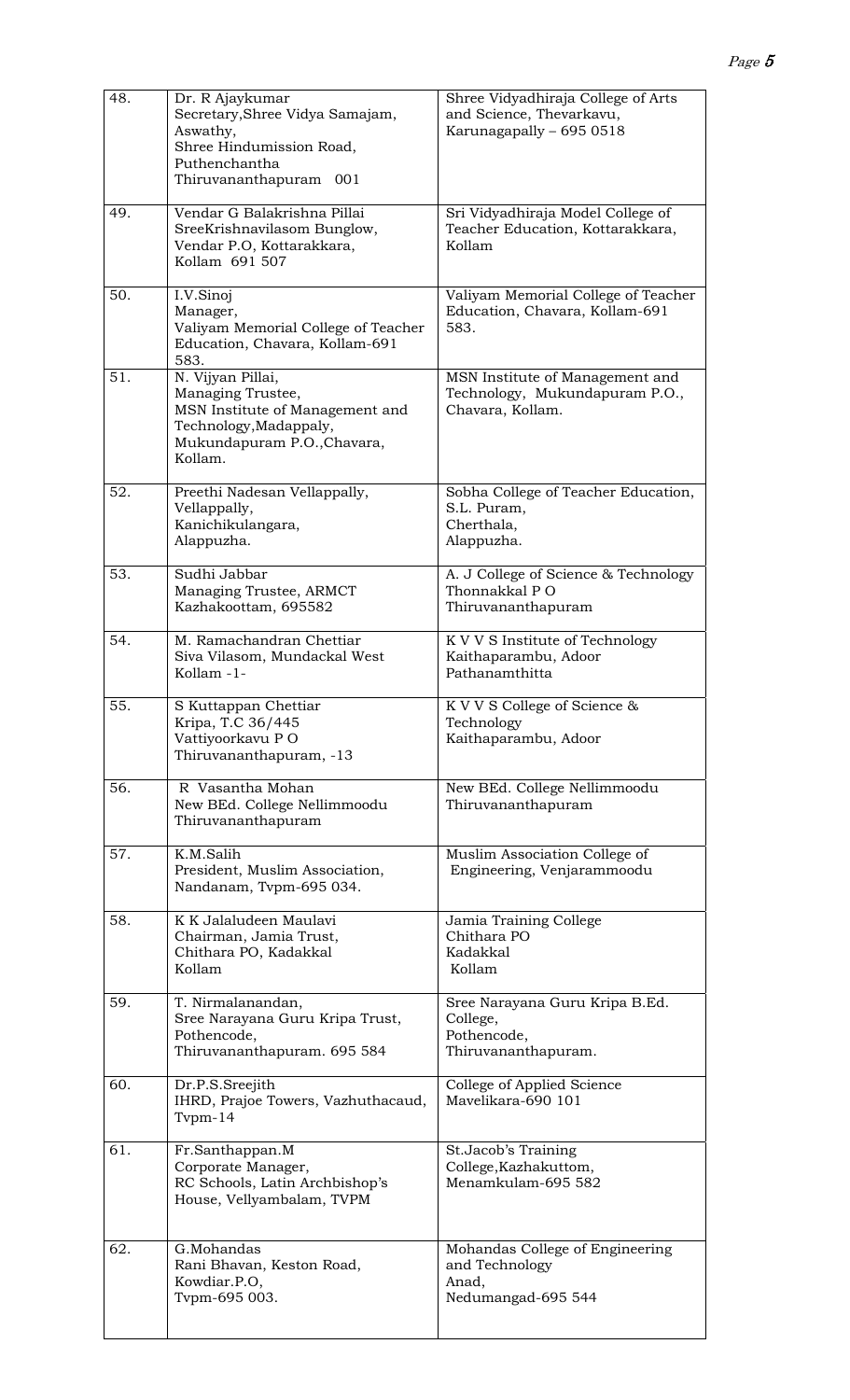| 63. | R.Murugan                                                               | PRS College of Engineering and                                    |
|-----|-------------------------------------------------------------------------|-------------------------------------------------------------------|
|     | Manager,                                                                | Technology,                                                       |
|     | PRSCET, Paliyode.                                                       | Paliyode, Dalumugham.P.O,<br>Neyyattinkara-695 125                |
|     |                                                                         |                                                                   |
| 64. | Amteitha Prasobh                                                        | UKF College of Engineering &                                      |
|     | Puthenkulam.P.O, Parippally,<br>Kollam-691 302                          | Technology                                                        |
|     |                                                                         | Meenambalam, Puthenkulam<br>Kollam-691 302                        |
| 65. | A.Sabu                                                                  | Hindustan College of Engineering,                                 |
|     | Nest, Manakku, Perumkulam.P.O,                                          | Arippa, Chozhiyakode.P.O,                                         |
|     | Alamcode, Thiruvananthapuram                                            | Kollam-691 310                                                    |
| 66. | Rt.Rev.A.Dharmaraj Rasalam                                              | John Cox Memorial CSI Institute of                                |
|     | South Kerala Diocesan Office, LMS                                       | Technology, Kannammoola-695 011.                                  |
|     | Compound, Palayam, Tvpm-33.                                             |                                                                   |
| 67. | K J Abraham                                                             | Mount Zion College of Engineering                                 |
|     | Kalamannil House,                                                       | for Women                                                         |
|     | Kozhencherry.P.O, Pathanamthitta.                                       | Kozhulvallur                                                      |
|     |                                                                         | Chengannur                                                        |
| 68. | P.M Abraham                                                             | St. Thomas Institute for Science &                                |
|     | Secretary, The Marthoma Church                                          | Technology,                                                       |
|     | Educational Society,                                                    | Mar Chrysostom Nagar,                                             |
|     | St. Thomas Nagar, Mukkolakkal,                                          | Kattaikonam.P.O,                                                  |
|     | Tvpm-695 044.                                                           | Kazhakoottam-695 584.                                             |
| 69. | Dr.A.R.Babu                                                             | Heera College of Engineering &                                    |
|     | Manager, (Heera College of                                              | Technology,                                                       |
|     | Engineering & Technology)                                               | Panavoor.P.O, Nedumangad- 695                                     |
|     | Panavoor.P.O, Nedumangad, Tvpm-<br>695 568.                             | 568.                                                              |
|     |                                                                         |                                                                   |
| 70. | Jose Thomas                                                             | St. Thomas College of Engineering &                               |
|     | Manager, (St. Thomas College of                                         | Technology,                                                       |
|     | Engineering & Technology),                                              | Kozhuvalloor.P.O,                                                 |
|     | Kozhuvalloor.P.O, Chengannur-689<br>521.                                | Chengannur-689 521.                                               |
|     |                                                                         |                                                                   |
| 71. | R.Devarajan                                                             | Vidya Academy of Science and                                      |
|     | Manager & Project Director, (Vidya<br>Academy of Science and Technology | Technology Technical Campus,<br>Malakkal.P.O, Kilimanoor-695 602. |
|     | Technical Campus) Kilimanoor-695                                        |                                                                   |
|     | 602.                                                                    |                                                                   |
|     |                                                                         |                                                                   |
| 72. | N.Mahesh<br>Manager, C/O Principal                                      | College of Architecture, Thinavila,<br>Mulayara.P.O,              |
|     | (College of Architecture)                                               | Thiruvananthapuram-695 543                                        |
|     | Mulayara.P.O,                                                           |                                                                   |
|     | Thiruvananthapuram-695 543                                              |                                                                   |
| 73. | Adv.U.Abdul Shukoor                                                     | Allama Iqbal Institute of                                         |
|     | Manager, (Allama Iqbal Institute of                                     | Management,                                                       |
|     | Management) Daivappura.P.O,                                             | Daivappura.P.O, Peringammala,                                     |
|     | Peringamala, Tvpm-695 563.                                              | Pin-695 563.                                                      |
| 74. | Jeyasundar.S                                                            | Gurudev Institute of Management                                   |
|     | Manager,                                                                | Studies,                                                          |
|     | (Gurudev Institute of Management                                        | Kadakkal, Kollam-691 536.                                         |
|     | Studies)                                                                |                                                                   |
|     | Altharamoodu, Kadakkal, Kollam-<br>691 536                              |                                                                   |
|     |                                                                         |                                                                   |
| 75. | Mohan Sankar                                                            | Sankar Institute of Science                                       |
|     | Chairman, R.Sankar Charitable                                           | Technology & Management,                                          |
|     | Society,<br>Chathanoor, Kollam-691 572                                  | Chathanoor, Kollam-691 572                                        |
|     |                                                                         |                                                                   |
| 76. | Zakkir Hussain                                                          | ACE College of Engineering                                        |
|     | Manager,                                                                | Thiruvallam.P.O, Tvpm-695 027.                                    |
|     | Emke Manzil, Kallattumukku,<br>Manacaud.P.O, Thiruvananthapuram         |                                                                   |
|     | $-695009.$                                                              |                                                                   |
|     |                                                                         |                                                                   |

 $\perp$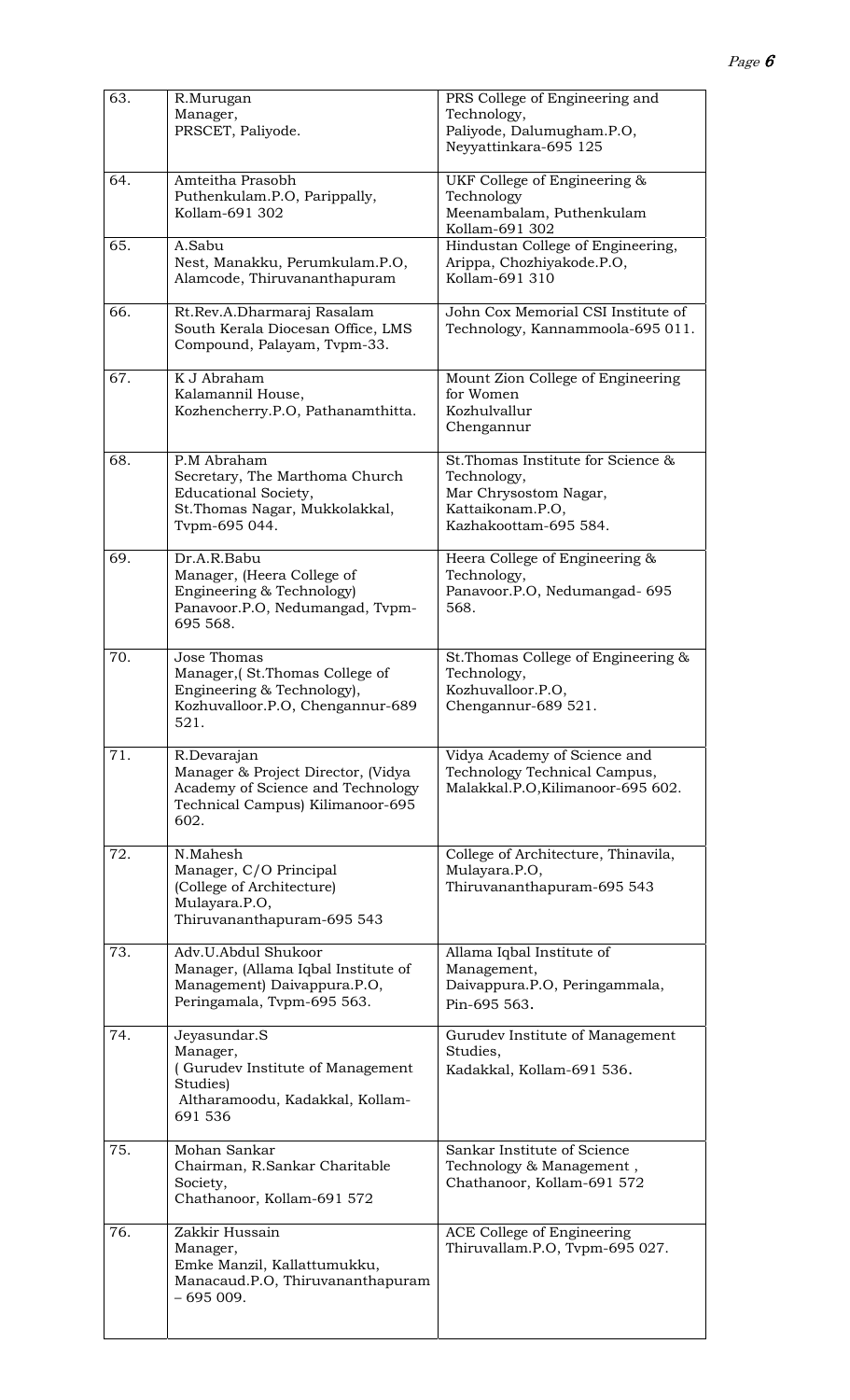| 77. | Sadiq S Thaha                                       | Thangal Kunju Musaliar Institute of       |
|-----|-----------------------------------------------------|-------------------------------------------|
|     | Manager,                                            | Management                                |
|     | Musaliar Hills, Karuvelil.P.O,                      | Kollam                                    |
|     | Kollam-691 505.                                     |                                           |
| 78. | Sindhumole Appukuttan                               | Snehacharya Institute of                  |
|     | Manager                                             | Management & Technology                   |
|     | Karuvatta PO, Alappuzha                             | Karuvatta P.O, Alappuzha                  |
|     |                                                     |                                           |
| 79. | G. Jailal,                                          | CSI Institute of Legal Studies,           |
|     | Manager,                                            | Cheruvarakonam, Parasala.P.O,             |
|     | Cheruvarakonam, Parassala.P.O,                      | Thiruvananthapuram-695 502.               |
|     | Tvpm-695 502.                                       |                                           |
| 80. | Dr. V V Pyarelal                                    | K.V.M College of Special Education,       |
|     | Manager, KVM Trust,                                 | Cherthala, Alappuzha-688 539,             |
|     | Cherthala, Alappuzha-688 539,                       |                                           |
|     |                                                     |                                           |
| 81. | P. Mohammed<br>T.C/1233, Law College Junction       | M.A.E.T Training College, Nettayam<br>P.O |
|     | Thiruvananthapuram                                  | Thiruvananthapuram. 695 013F              |
| 82. | S.S Ben Roy                                         | Christian College,                        |
|     | Manager,                                            | Kattakkada                                |
|     | Christian College, Kattakkada                       | Thiruvananthapuram, 695 572               |
| 83. | Rev. C. O Joseph Remban                             | Mount Tabor Training College,             |
|     | Superior Mount Tabor Ashram,                        | Pathanapuram, Kollam                      |
|     | Pathanapuram, Kollam - 689 695                      |                                           |
| 84. | Daivadasan. N                                       | Victory College of Teacher                |
|     | Sunil Bhavan, Poovanvila,                           | Education,                                |
|     | Olatthanni P. O                                     | Olatthanni, Neyyattinkara                 |
| 85. | H. Abdul Kareem                                     | Haneefa Kunju Memorial College of         |
|     | Chairman, CHMMohamed koya                           | Education, Umayanalloor P.O,              |
|     | Memorial Education and Charitable                   | Kollam - 695 589                          |
|     | Trust, Umayanalloor P.O, Kollam -                   |                                           |
| 86. | 695 589<br>Haseen Abdul Salam                       | P M S A Pookoya thangal Memorial          |
|     | Manager,                                            | Arts and Science College,                 |
|     | Villoor Educational and Charitable                  | Kottappuram, Kadakkal,                    |
|     | Trust, Kadakkal,                                    | Kollam - 691 536                          |
|     | Kollam                                              |                                           |
| 87. | Y. Anzar                                            | Fathima Memorial Training College,        |
|     | Manager, Fathima Memorial Training                  | Pallimukku,                               |
|     | College, Pallimukku                                 | Vadakkevila P.O,                          |
|     | Kollam                                              | Kollam - 10                               |
| 88. | Hashim Younus                                       | Fathima Memorial Training College,        |
|     | Manager, Fathima Memorial Training                  | Mylappoore,                               |
|     | College, Mylappoore,                                | Umayanalloor P.O                          |
|     | Umayanalloor P.O                                    | Kollam                                    |
|     | Kollam                                              |                                           |
| 89. | Shajahan.Y                                          | Younus Institute of Technology,           |
|     | Manager,                                            | Kannanalloor P.O                          |
|     | Younus Institute of Technology,<br>Kannanalloor P.O | Kollam - 691 57                           |
|     | Kollam - 691 576                                    |                                           |
|     |                                                     |                                           |

Dated 19.12.2013

# University Buildings **Dr.Mohammed Basheer.K**  Registrar/Returning Officer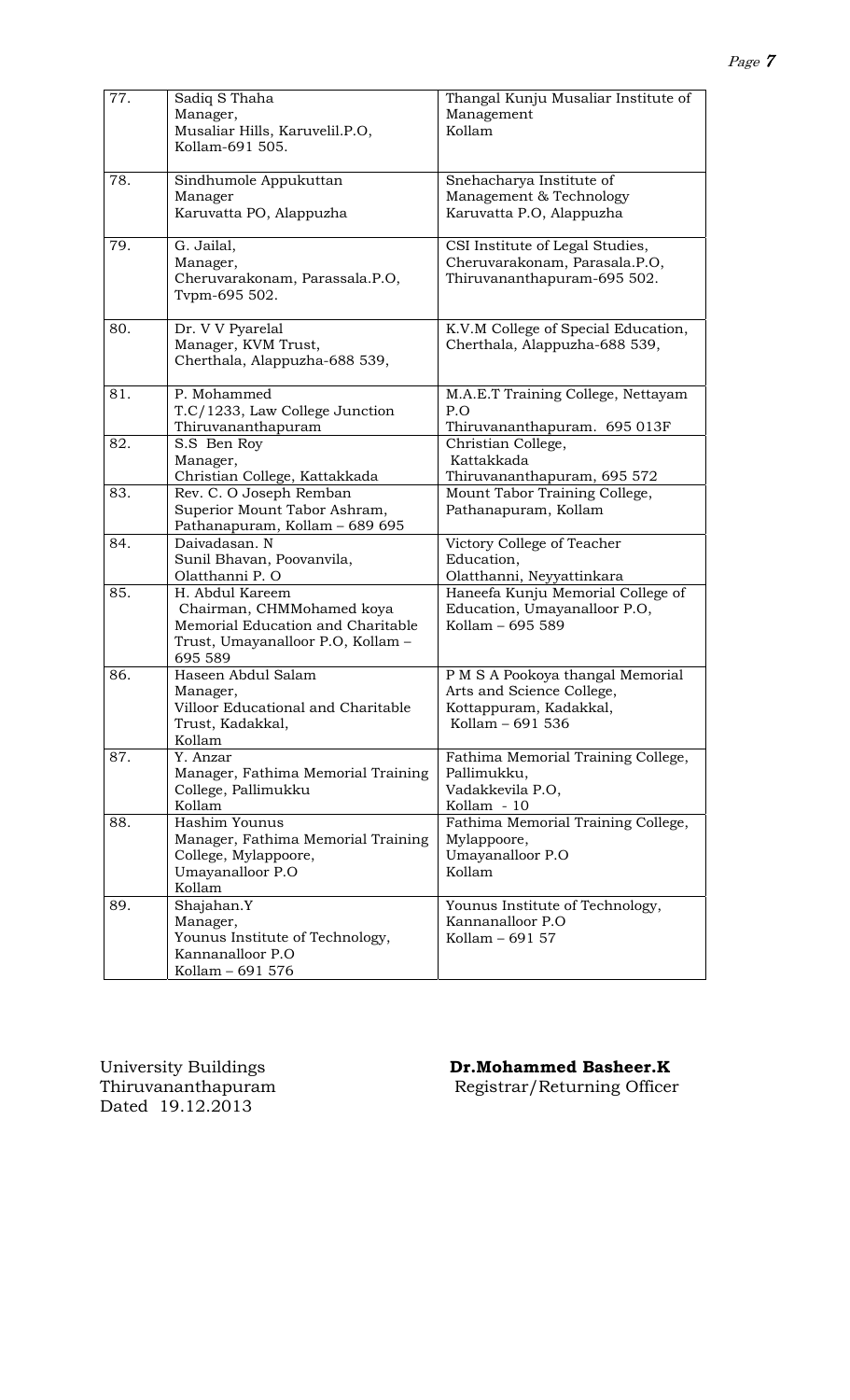# **ELECTORAL ROLL OF MANAGERS CONTD.**

| 90  | Rehana Beegom                                         | Jameela Beevi Memorial Centre              |
|-----|-------------------------------------------------------|--------------------------------------------|
|     | Manager,                                              | Teacher Education,                         |
|     | Jameela Beevi Memorial Centre                         | Kayamkulam-695 502                         |
|     | Teacher Education,                                    |                                            |
|     | Kayamkulam-695 502                                    |                                            |
| 91  | T.K.Rajendra Panicker                                 | Buddha College of Teacher                  |
|     | Manager,                                              | Education,                                 |
|     | Buddha College of Teacher                             | Muthukulam North,                          |
|     | Education,                                            | Alappuzha-690 560                          |
|     | Muthukulam North,<br>Alappuzha-690 560.               |                                            |
|     |                                                       |                                            |
| 92  | A.L.Pradeep Kumar                                     | Vigyaan College of Applied                 |
|     | Manager,                                              | Sicences, Kattakode, Kattakkada            |
|     | TC 21/410, Anu Sadan,<br>Puthumana Lane,              | Thiruvananthapuram-695572                  |
|     | Nedumcadu Road,                                       |                                            |
|     | Karamana,                                             |                                            |
|     | Thiruvananthapuram-695002                             |                                            |
| 93  | Mony.K                                                | KPM B.Ed Training College, Oyoor,          |
|     | Manager,                                              | Kollam                                     |
|     | Venu Sadanam,                                         |                                            |
|     | Cheriyavelinalloor.P.O,                               |                                            |
|     | Oyoor<br>Kollam-691516                                |                                            |
|     |                                                       |                                            |
| 94  | Dr.V.K.Jayakumar                                      | Sabarigiri College of Education,           |
|     | Manager,                                              | Kollam.691306                              |
|     | Sabarigiri, Anchal,<br>Kollam.-691306                 |                                            |
|     |                                                       |                                            |
| 95  | Rev.Fr.A.George Paul                                  | Marian Engineering College,                |
|     | Manager,                                              | Kazhakuttom.695582                         |
|     | Marian Engineering College,                           |                                            |
|     | Menamkulam, Kazhakuttom,<br>Thiruvananthapuram-695582 |                                            |
|     |                                                       |                                            |
| 96  | Dr.Biju Ramesh                                        | Rajadhani Institute of Engineering         |
|     | Manager,<br>Sumthripthi, East Fort,                   | & Technology,<br>Thiruvananthapuram.695102 |
|     | Thiruvananthapuram-695023.                            |                                            |
|     |                                                       |                                            |
| 97  | Deepak Krishnan                                       | Pinnacle School of Engineering,            |
|     | Manager,<br>Karthika, Avenue 7, Bank Road,            | Ariplachy.P.O, Anchal<br>Kollam-691333     |
|     | Kaloor, Ernakulam                                     |                                            |
|     |                                                       |                                            |
| 98  | V.Santhakumari Amma                                   | Pattom Thanu Pillai memorial               |
|     | Manager,<br>PTM College of Education,                 | College of Education,<br>Maruthoorkonam    |
|     | Maruthoorkonam, Kottukal.P.O,                         | Thiruvananthapuram, Kottukkal.P.O          |
|     | Balaramapuram                                         | Balaramapuram, 695501                      |
| 99  |                                                       |                                            |
|     | Rev.Fr.Solomon Charanghat<br>Manager,                 | St.Michael's College,<br>Cherthala         |
|     | St.Michael's College,                                 |                                            |
|     | S.H.Seminary, Mayithara.P.O,                          |                                            |
|     | Cherthala.                                            |                                            |
| 100 | Fr.Wilson Charuvila                                   | Mar Baselios Institute of                  |
|     | Manager,                                              | Technology,                                |
|     | Mar Baselios Institute of                             | Anchal                                     |
|     | Technology,                                           | Kollam-691306                              |
|     | Anchal. Kollam-691306                                 |                                            |
| 101 | Fr. Wilson Thattaruthundil                            | Mar Baselios College of Engineering        |
|     | Manager,                                              | & Technology, Nalanchira.P.O               |
|     | Mar Aprem Hostel,<br>Mar Ivanios Vidyanagar,          | Thiruvananthapuram                         |
|     | Nalanchira.P.O,                                       |                                            |
|     | Thiruvananthapuram-695015                             |                                            |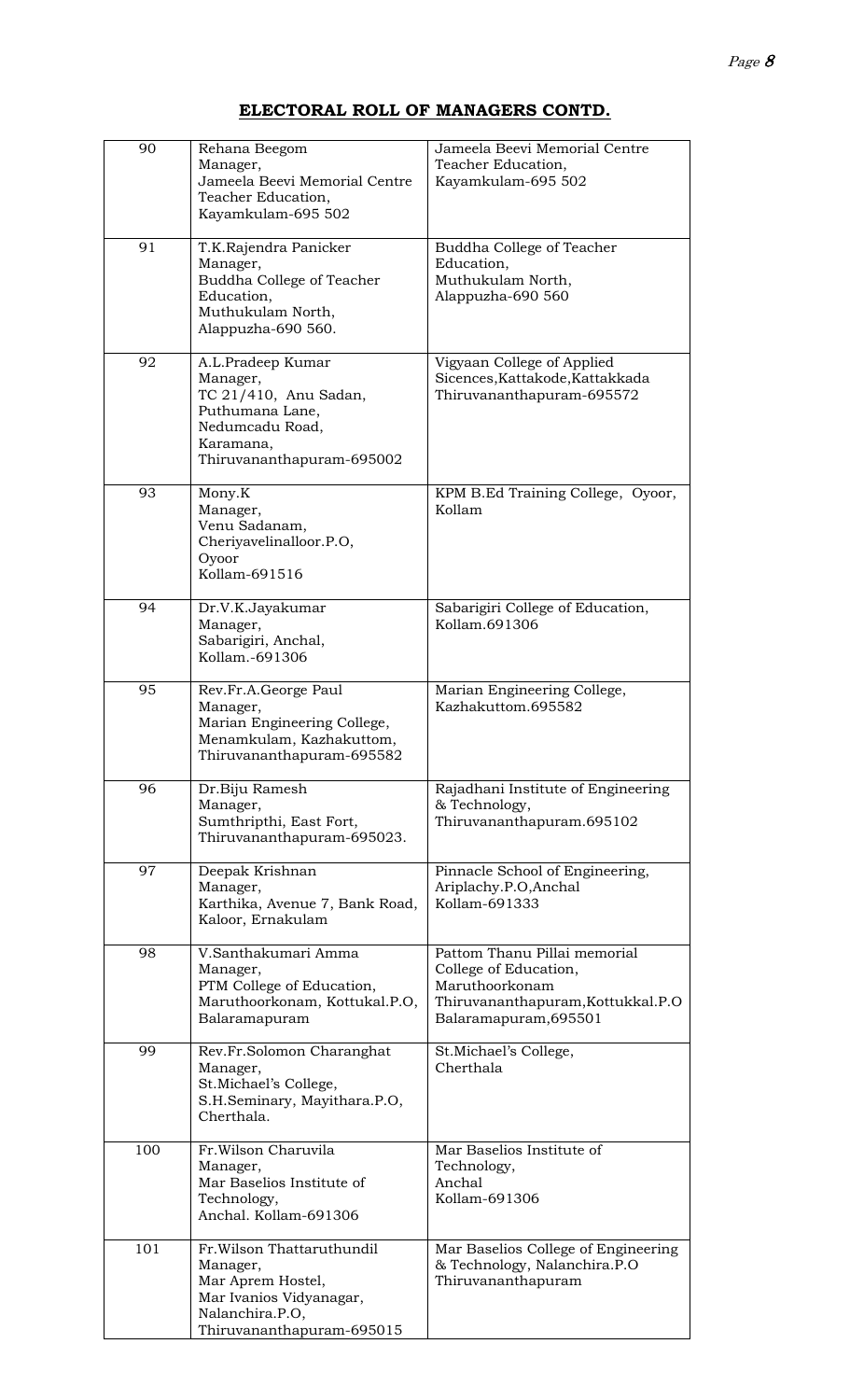| 102              | M.R.Reghuchandra Bal<br>(Manager,<br>Kunjukrishnan Nadar memorial<br>B.Ed College, Mavila,<br>Kanjiramkulam)<br>"Ashrama"<br>TC 23/491<br>Kowdiar.P.O<br>TVPM-695003         | Kunjukrishnan Nadar memorial<br>B.Ed College, Kanjiramkulam<br>Thiruvananthapuram                                                |
|------------------|------------------------------------------------------------------------------------------------------------------------------------------------------------------------------|----------------------------------------------------------------------------------------------------------------------------------|
| 103              | Rev.Fr.Geevarghese Charuvila<br>Manager,<br>Mar Gregorios College of Law,<br>Mar Ivanios Vidyanagar,<br>Nalanchira,<br>Thiruvananhtapuram-695015                             | Mar Gregorios College of Law,<br>Mar Ivanios Vidyanagar,<br>Nalanchira, Thiruvananhtapuram<br>695015                             |
| 104              | Brig.(Retd).M.C.Ashok Kumar<br>Manager,<br>DC School of Management and<br>Technology, Kinfra Film & Video<br>Park, Sainik School.P.O,<br>Kazhakuttam,<br>Thiruvananthapuram. | DC School of Management and<br>Technology, Kinfra Film & Video<br>Park, Sainik School.P.O,<br>Kazhakuttam,<br>Thiruvananthapuram |
| $\overline{105}$ | Dr.S.Sathia Moorthy<br>Muttiyara House, Thozhukkal,<br>Neyyattinkara.P.O,<br>Thiruvananthapuram                                                                              | CSI College of Education, LMS<br>Compound, Parassala,<br>Thiruvananthapuram-695 502.                                             |
| 106              | Hon'ble Minister for Transport<br>Govt.of Kerala (Ex-Officio),<br>Govt.Secretariat,<br>Thiruvananthapuram-695 001.                                                           | Sree Chitra Thirunal College of<br>Engineering, Pappanamcode.P.O,<br>Thiruvananthapuram.                                         |

Thiruvananthapuram,<br>03-01-2014.

University Buildings, **Dr.K.Mohammed Basheer** Registrar/ Returning Officer